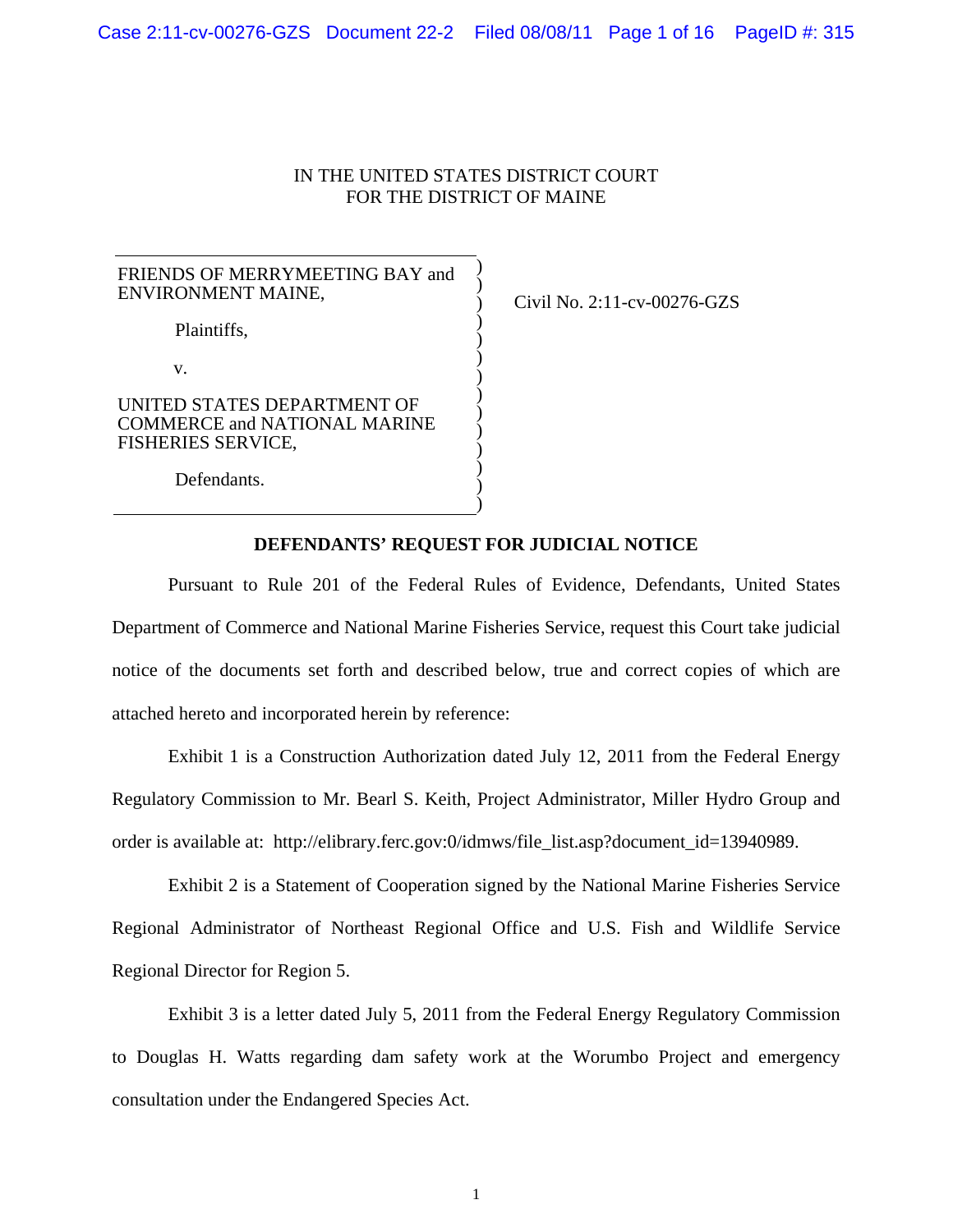These documents are reports and records of administrative bodies and are properly judicially noticeable pursuant to Rule 201(b) of the Federal Rules of Evidence. See Torrens v. Lockheed Martin Services Group, Inc., 396 F.3d 468, 473 (1st Cir. 2005) (court may "take judicial notice of the existence of government records"); see also United States v. 14.02 Acres, 547 F.3d 943, 955 (9th Cir. 2008) ("Judicial notice is appropriate for records and 'reports of administrative bodies.'").

DATED: August 8, 2011 Respectfully submitted,

THOMAS E. DELAHANTY II United States Attorney

IGNACIA S. MORENO Assistant Attorney General SETH M. BARSKY Section Chief

*/s/ Bradley H. Oliphant*  BRADLEY H. OLIPHANT Trial Attorney Wildlife & Marine Resources Section Environment & Natural Resources Division U.S. Department of Justice P.O. Box 7369 Washington, D.C. 20044-7369 Tel: (202) 305-0500 Fax: (202) 305-0275 Email: bradley.oliphant@usdoj.gov

JOHN G. OSBORN U.S. Attorney's Office 100 Middle Street East Tower,  $6<sup>th</sup>$  Floor Portland, ME 04101 207-780-3257 John.osborn2@usdoj.gov

# **CERTIFICATE OF SERVICE**

I hereby certify that a copy of the foregoing was today served via the Court's CM/ECF system on all counsel of record.

*/s/ Bradley H. Oliphant*  BRADLEY H. OLIPHANT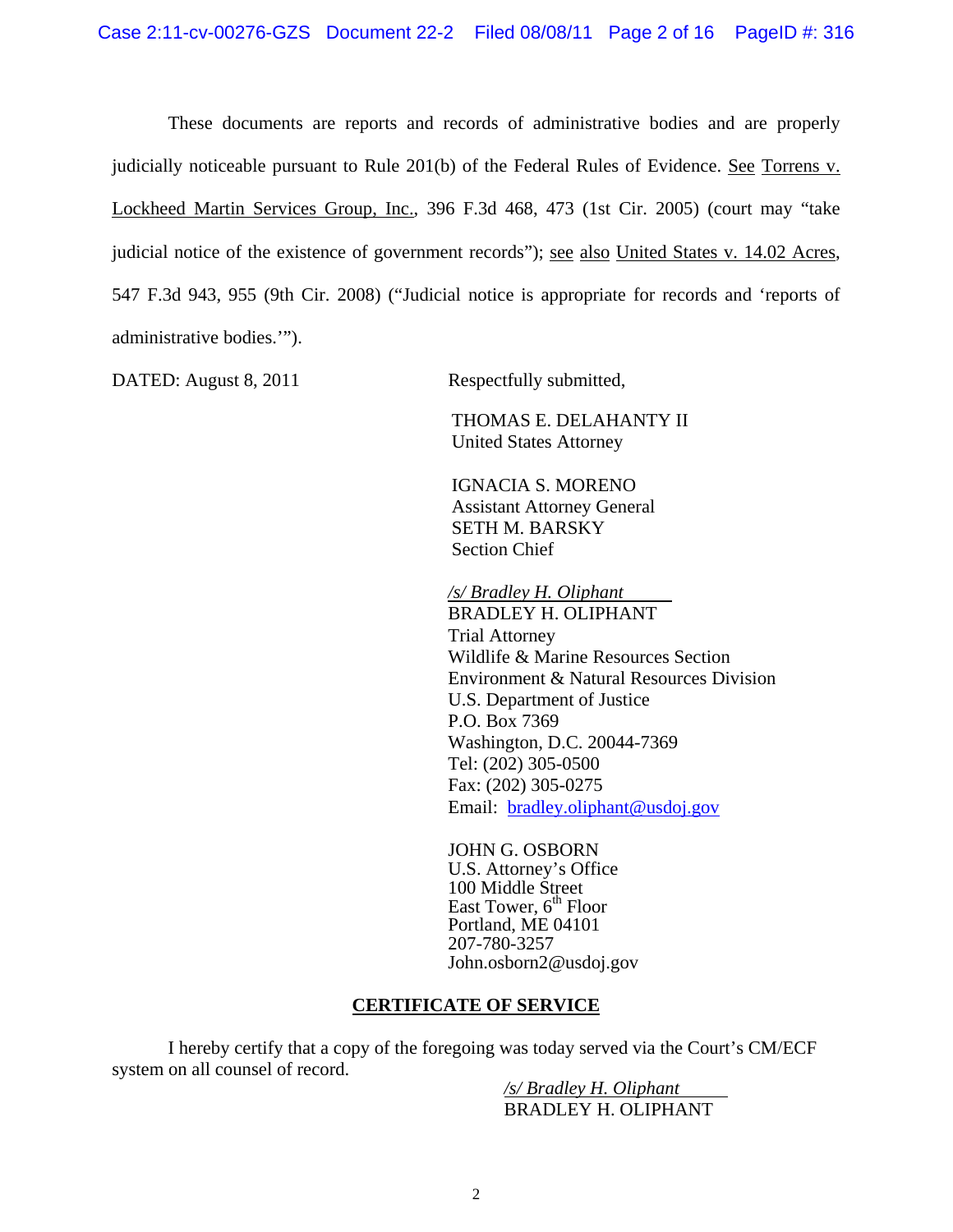Case 2:11-cv-00276-GZS Document 22-2 Filed 08/08/11 Page 3 of 16 PageID #: 317

# Exhibit 1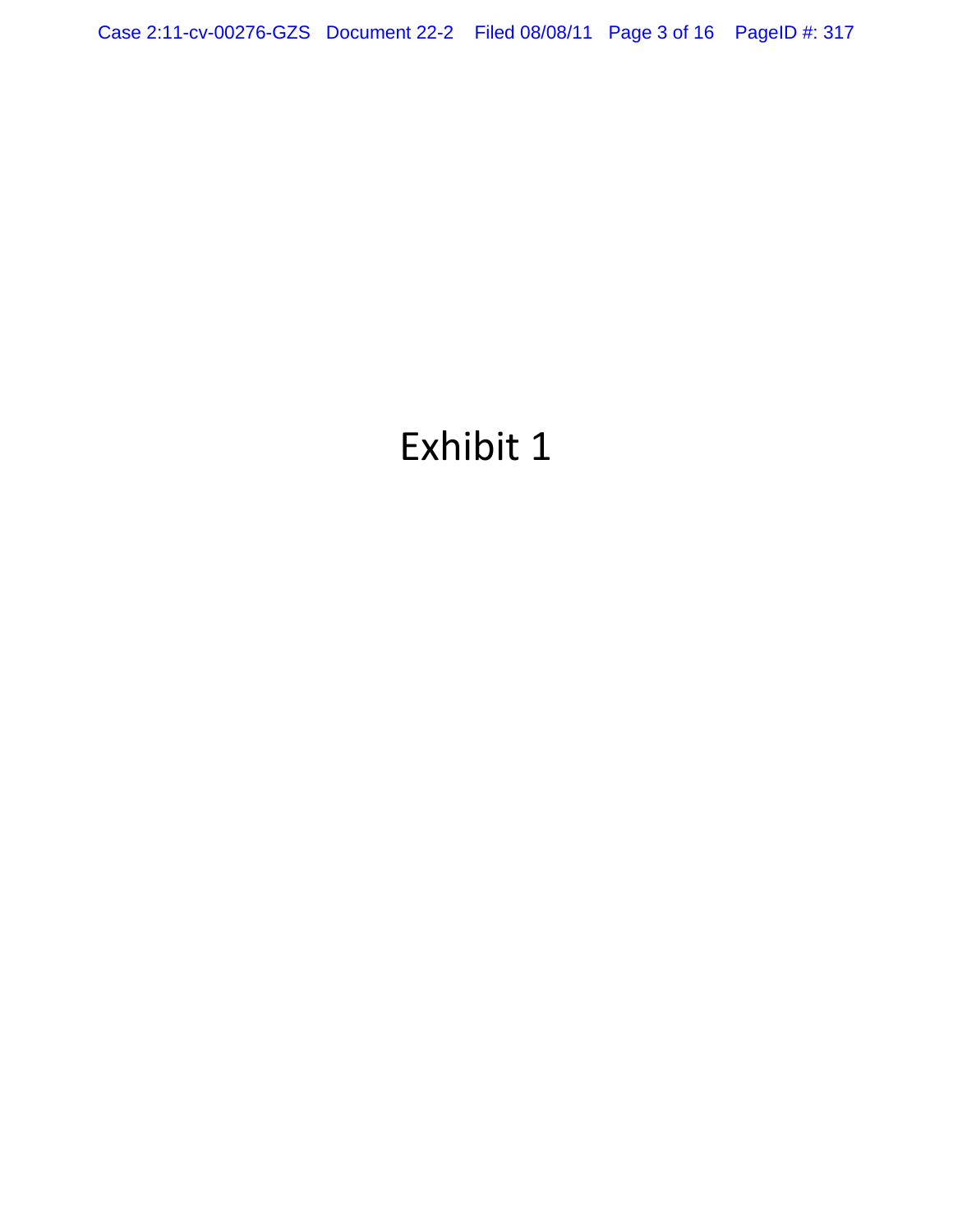Case 2:11-cv-00276-GZS Document 22-2 Filed 08/08/11 Page 4 of 16 PageID #: 318

# (EDERAL ENERGY REGULATORY C

**Office of Energy Projects** Safety and Inspections – New York 19 West 34'" Street, Suite 400 New York, NY 10001 Fax No. (212) 631-8124

Telephone No. (212) 273-5900



In reply refer to: P-3428-M Worumbo NATDAM ME00004

**Dam Reconstruction: Construction Authorization** 

**July 12, 2011** 

Mr. Bearl 3. Keith Project Administrator Miller Hydro Group 148 Middle Street, Suite 506 Portland, ME 04101

Dear Mr. Keith:

We have received and reviewed the pre-construction filings of May and June 2011 as requested by our May 19, 2010 letter for the referenced construction. With your submittals of July 5, 2011 and July 8, 2011 you also responded appropriately to our June 30, 2011 letter and July 7, 2011 e-mail requesting additional information/revisions regarding the design report, the quality control and construction inspection program, and the cofferdam design. Our review of all pre-construction filings did not reveal any significant deficiencies or errors that would affect the safety of the project structures, or adequacy of the project works to perform their intended functions. As such, these submittals are satisfactory and you may proceed with construction.

The cofferdam design indicates that the Phase I cofferdam seepage test will determine if a low permeability layer (or core) is required. Please submit the results of this test when it is completed. If the seepage test determines that this low perme

> Contains Critical Energy Infrastructure . -Do Not Release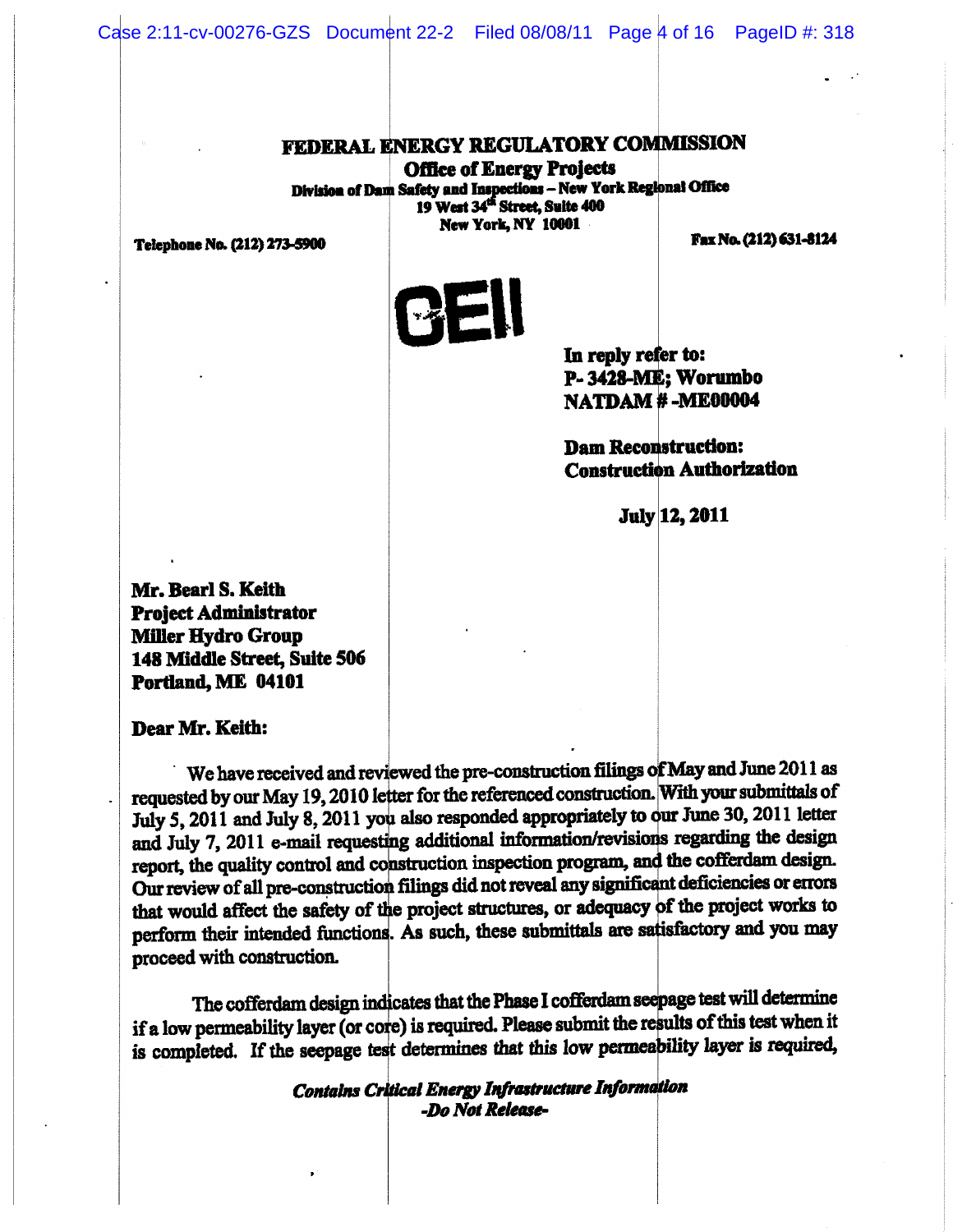Project No. 3428-ME

-2-

please submit a revised cofferdam design that includes the low permeability layer specifications.

The temporary construction emergency action plan lists Mr. Peter Valeri as the FERC point of contact. Please change this to Mr. Gerald L. Cross at the phone number 212-273-5911.

You must possess all necessary permits before your contractor mobilizes. Please provide copies of these permits when they are received. When construction is completed you will be required to submit all construction/design certifications, and the revised as-built exhibit drawings as requested by our May  $19, 2010$  letter.

Your continued cooperation is appreciated. If you have questions regarding this letter please call Mr. William Atlas at (212) 273-5912.

Sincerely,

GeraldL. Cross, P.E. Regional Engincer

cc; D2SI

cc: Jeff Murphy National Marine Fisheries Service Protected Resources Division 17 Godfrey Drive, Suite 1 Orono, ME 04473

> Contains Critical Energy Infrastructure Information -Do Not Release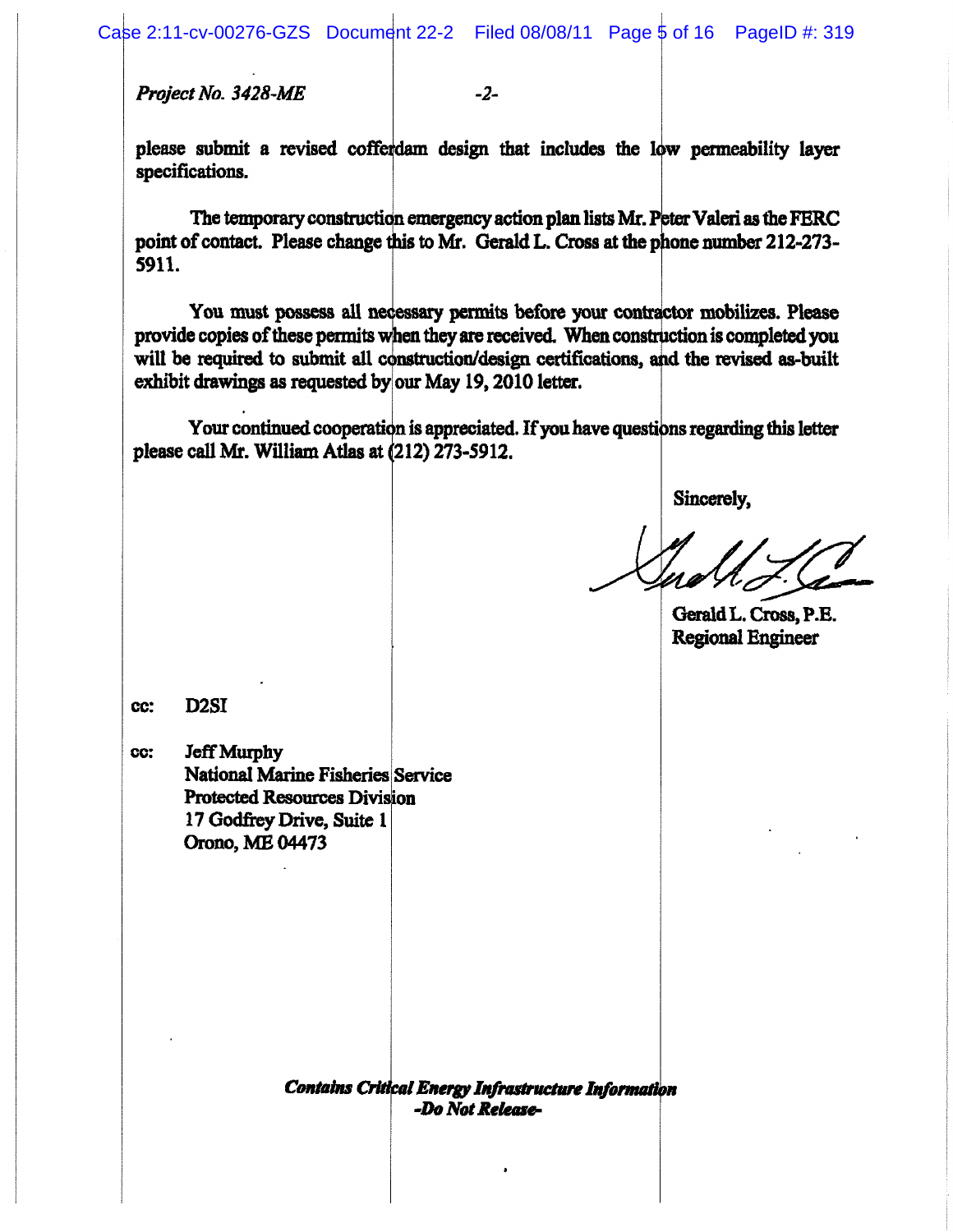Case 2:11-cv-00276-GZS Document 22-2 Filed 08/08/11 Page 6 of 16 PageID #: 320

# Exhibit 2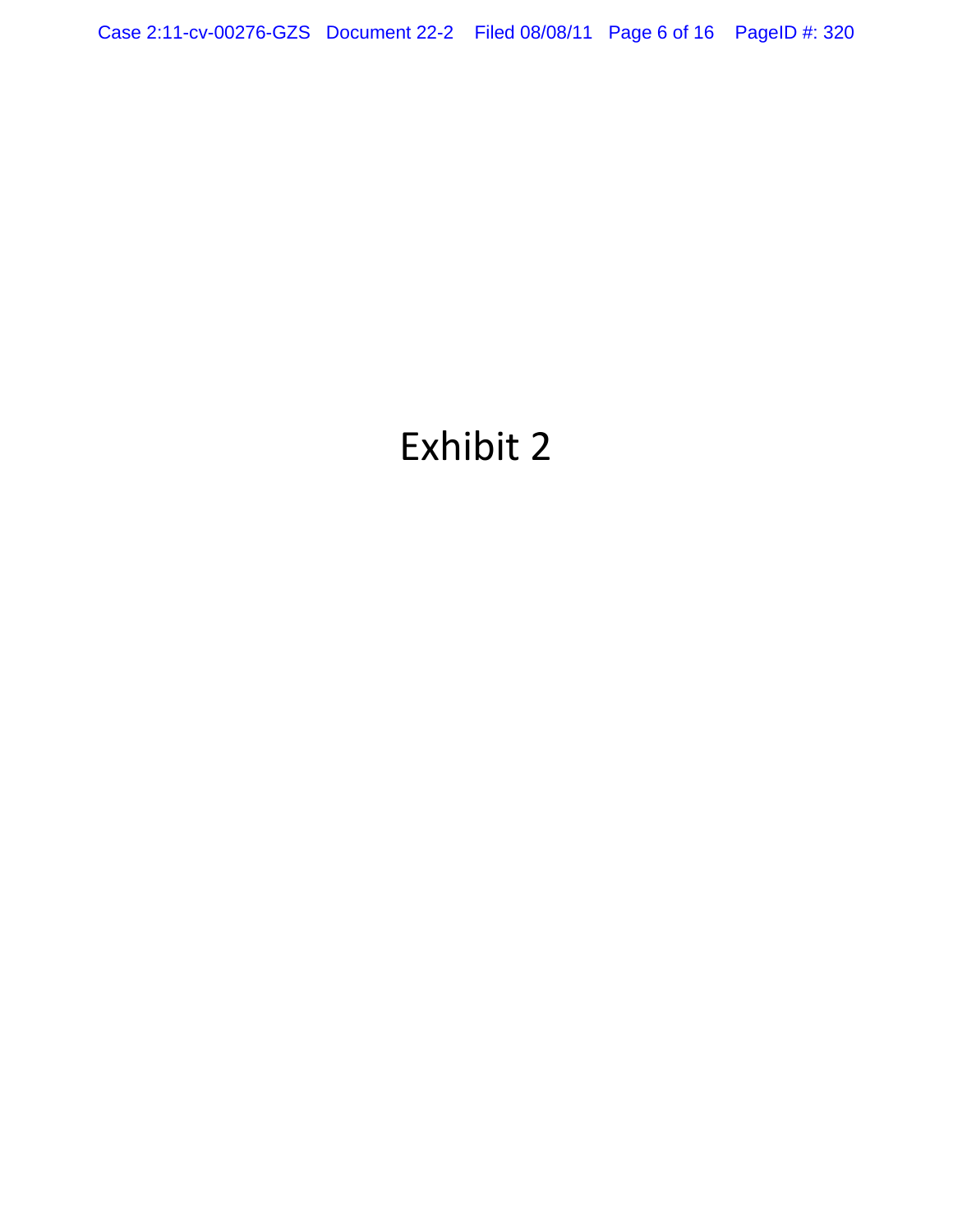#### Statement of Cooperation

# Roles and Responsibilities between the NOAA Fisheries Service and U.S. Fish and Wildlife Service Concerning Implementation of the Endangered Species Act for Anadromous Atlantic Salmon

The U.S. Fish and Wildlife Service (USFWS) and NOAA Fisheries Service (National Marine Fisheries Service or NMFS) jointly administer the Endangered Species Act (ESA).as it applies to anadromous Atlantic salmon. Tn 2006, the USFWS Region 5 and NOAH Fisheries Northeast Region (NER) entered into an agreement (Statement of Cooperation) to divide responsibility for ESA implementation with respect to Atlantic salmon in order to enhance efficiency and effectiveness. Experience implementing the agreement; changes in the structure of the recovery program, and potential increases in workload should the listing be expanded call for the 2006 agreement to be revised. This revised agreement addresses workload allocation, cooperation, disagreement resolution, and elevation and aims to clarify roles, responsibilities, and procedures to avoidduplication, improve coordination, and facilitate decision-making.

#### Workload Allocation

ESA implementation related to Atlantic salmon includes listing; critical habitat designation; recovery planning; section 7 consultation; recovery permitting; incidental take permitting; and recovery implementation (hatchery operations, research, population assessment, etc.). These actions are carried out by multiple offices of NMFS (the regional office in Gloucester, MA; the Northeast Fisheries Science Center in Woods Hole, MA; and the joint research and management office in Orono, Maine) and the USFWS (the Region 5 office in Hadley, MA; the Maine Field Office in Old Town, ME; the Gulf of Maine Office in Falmouth, ME; the Northeast Fishery Center in Lamar, PA; and the Maine Fisheries Resource Office in Orland, ME).

Given the large number of actions and large number of offices involved in Atlantic salmon conservation, careful allocation of workload is essential to maximize efficiency and effectiveness. Existing communication and coordination has and will continue to facilitate implementation of the overall recovery program for the species. Workload allocation decisions take into account agency authorities, expertise, and capacity.

#### Joint Actions

#### Listing

The Services will continue to work cooperatively to develop a final determination on the proposal to expand the GOM DPS. NMFS will have responsibility for publication of the final determination in the Federal Register.

#### Salmon Recovery Framework

The Services will continue to work jointly and cooperatively with the State of Maine Department of Marine Resources and the Penobscot Indian Nation in developing the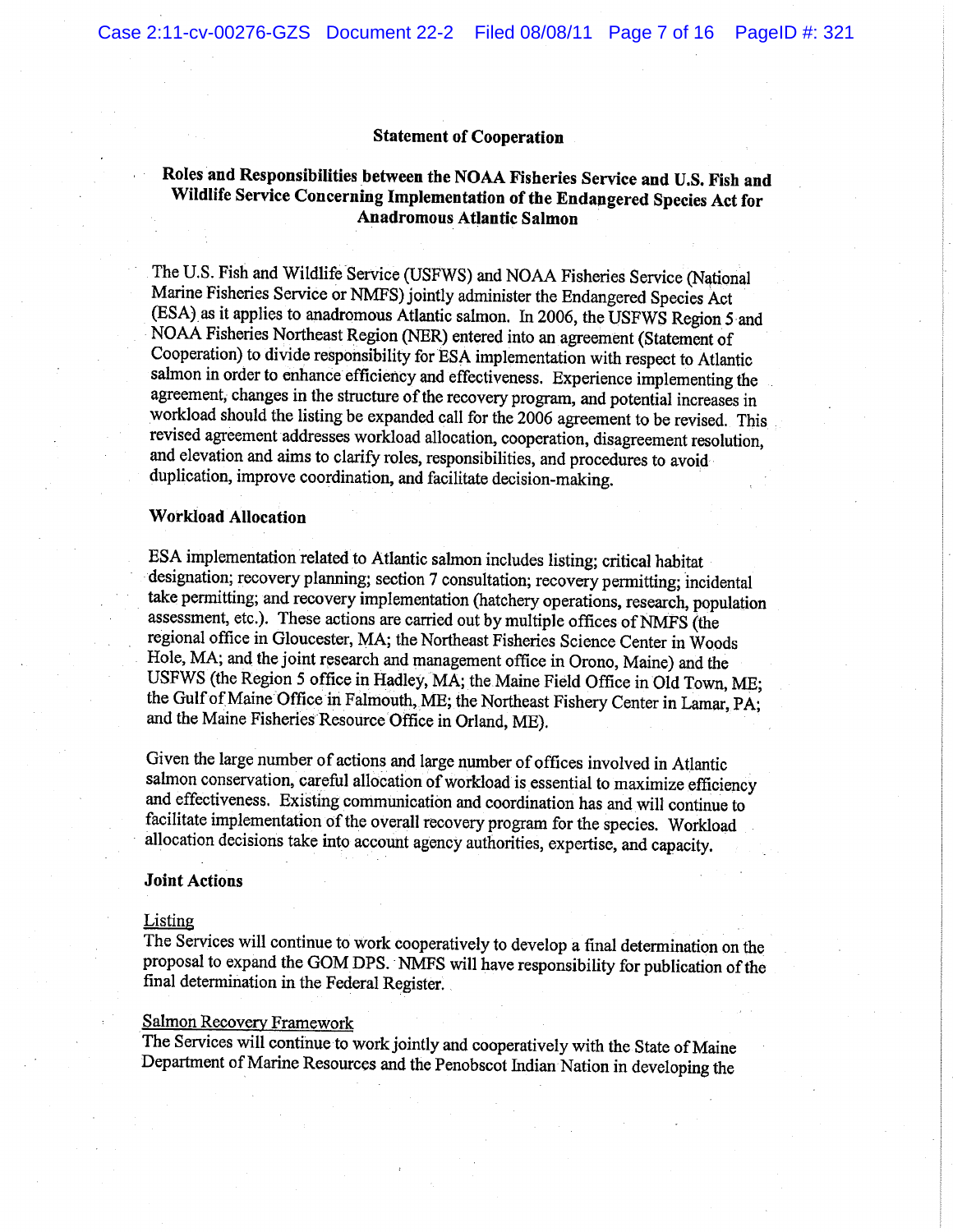biologically based Atlantic Salmon Recovery Framework. Staff from all four organizations chair and'participate on Action Teams.

# Recovery Plan Implementation Oversight

The Services, in full collaboration with the State of Maine, will be responsible for plan implementarion oversight including holding annual public meetings to ensure an open and transparent approach to recovery implementation and to seek input from stakeholders.

# Recognition of Tribal Rights

USFWS.and NMFS have tribal trust responsibilities and will work jointly with the tribes to identify and address issues of concern and to seek and implement opportunities for cooperative conservation.

#### Joint Actions with Lead Assigned

#### Recovery Planning

Tf a final determination is made to list an expanded GOM DPS, USFWS will be the administrative lead for the development of a new recovery plan as described later in this agreement. U5FWS will integrate information from the current Recovery Plan, the Listing and Critical Habitat rules, and the Recovery Framework to form the basis for the recovery plan.

#### Actions with Single Agency Responsibility

#### Critical Habitat

NMFS will be responsible for making a final determination regarding critical habitat designation, preparing all associated documentation, reviewing and responding to alI public comments, and publishing the final determination in the Federal Register. USFWS may review if requested to do so by NMFS.

Section 10 Recovery (Assessment, Research, and Enhancement) Permitting

USFWS will have responsibility for issuing section 10 recovery permits. Annual reports under section 10 permits will be provided by each permittee and copies will be provided to NMFS for review and comment as part of the USFWS annual. review process. The USFWS will work with permittees on methods to quantify and monitor take for renewal of existing and issuance of new permits.

Section 10 Habitat Conservation Planning and Incidental Take Permitting<br>It is expected that HCPs will cover activities in freshwater, perhaps including agriculture, forestry, and activities conducted or authorized by Maine Department of Inland Fisheries and Wildlife. Therefore, USFWS will have the lead for working with interested entities in development of habitat conservation plans (HCPs) and for issuing section 10 incidental take permits for all activities in freshwater except for dams.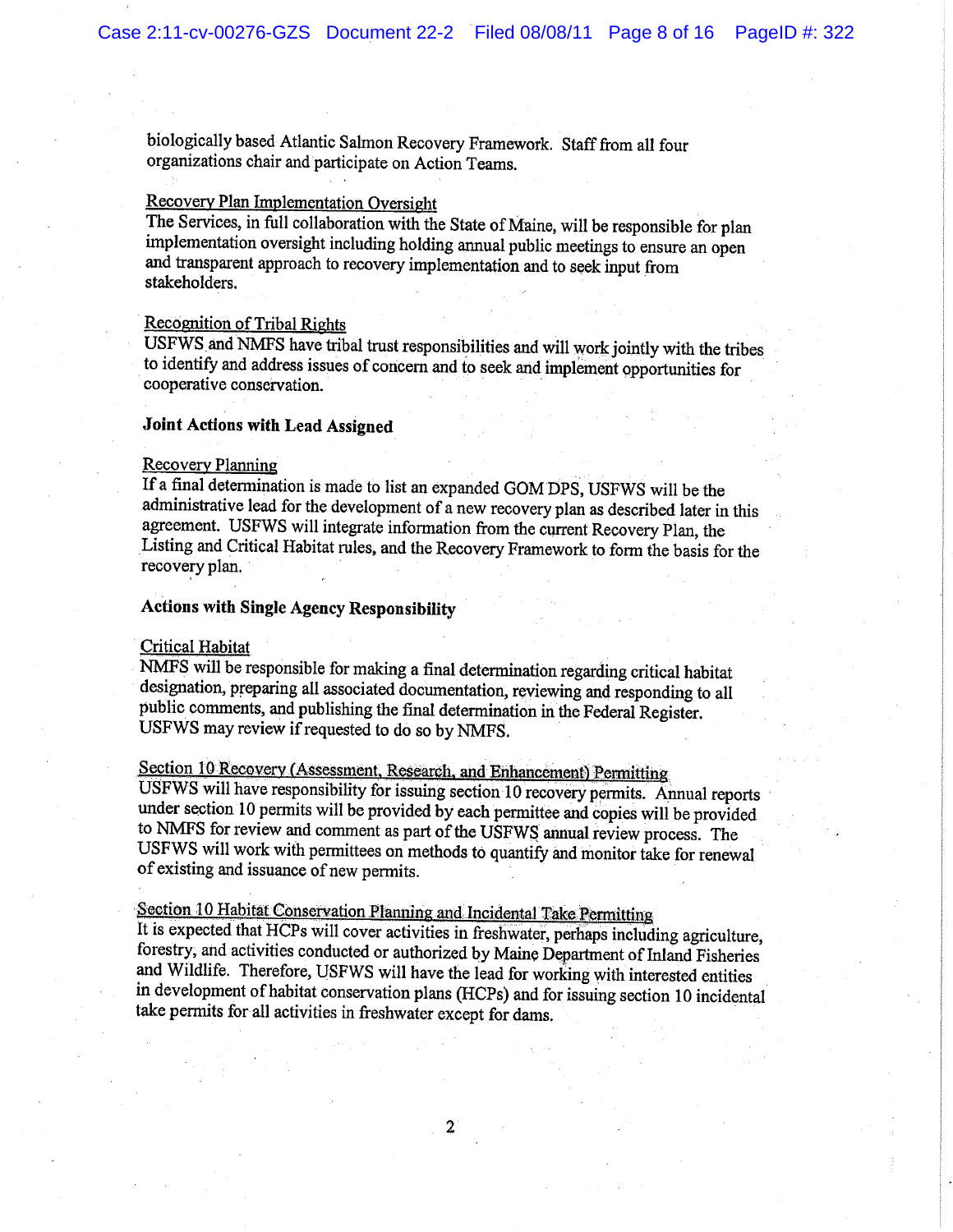# Freshwater Consultations under Section 7

USFWS will have the lead on all section 7 consultations on activities in freshwater, except dams. All consultations will address both the listed species and designated critical habitat.

# .Estuarine and Marine Consultations under Section <sup>7</sup>

NMFS will have the lead on all section 7 consultations on activities within estuaries and marine waters. All consultations will address both the listed species and designated critical habitat.

#### Dams

NMFS will have the Lead for ESA activities and actions to address dams. For FERC dams this could involve section 7 consultations and/or section 10 habitat conservation plans. For non-FERC dams this could include encouraging section 10 habitat conservation plans, for which NMFS would be the Lead as well as pursuing any section <sup>9</sup> violations. It is acknowledged that USFWS will maintain its section 18 authority under the Federal Power Act. In addition, it is acknowledged that USFWS (Gulf of Maine Program and Maine Fisheries Resources Office) will continue to work toward enhancing fish passage at non-FERC dams through non-regulatory mechanisms. Both of these USFWS programs will coordinate their activities with NMFS.

# Conservation Hatchery Program

The USFWS will maintain responsibility for maintenance and operation of the conservation hatchery program. This includes responsibility for broodstock management, production, and stocking. In addition, the USFWS will continue to provide genetic expertise on other issues including screening of aquaculture fish and validation of genetic marking schemes.'

#### Assessment:

NMFS will continue to conduct scientific assessment activities in the estuary and marine environment. It is anticipated that the Maine Department of Marine Resources Bureau of Sea Run Fisheries and Habitat will continue to conduct scientific assessment activities in freshwater. The USFWS will continue, through its various programs, to support. monitoring and evaluation.

# International Science and Management

NMFS will be responsible for participating in international efforts to coordinate science and conduct stock assessment activities as well as participating in international management activities..The USFWS will continue to participate and support the United States delegation to NASCO.

3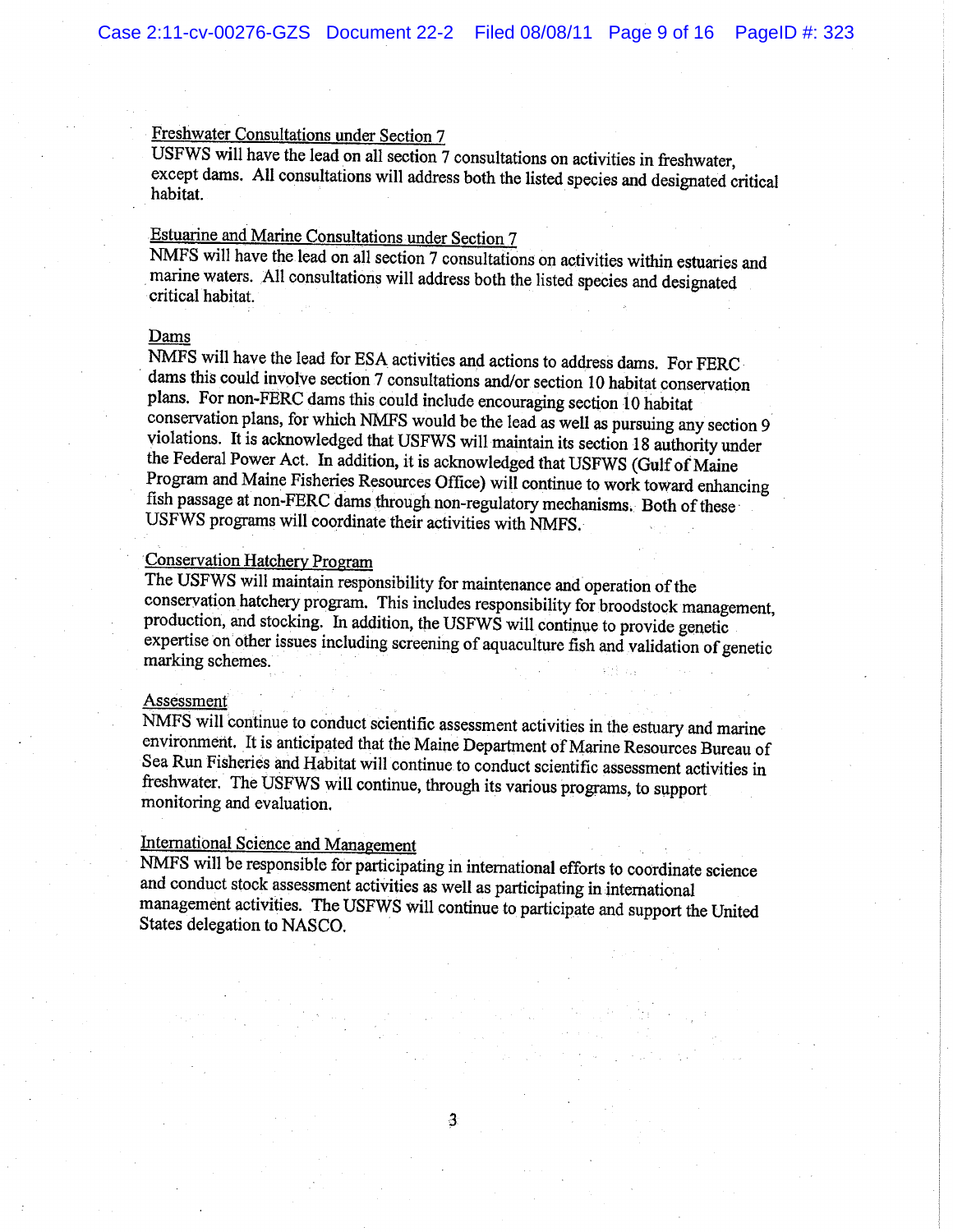#### Cooperation

Frequent communication is essential to ensure efficient and effective ESA implementation and to achieve a single Federal position when necessary. The agencies will coordinate as needed at all levels. The NOAA NER ARA for Protected Resources, NOAA NER Endangered Species Coordinator, the USFWS Region 5 ARD for Ecological Services, USFWS Region S ARD for Fisheries and USFWS Maine Field Office Supervisor will meet at least quarterly, and the NO.AA RA and USFWS RD will meet at least once a year. Other meetings maybe scheduled as needed, in particular to resolve any issues being elevated.

To ensure smooth coordination, if comments are being sought from the other agency, it is imperative that the proposed approaches and draft written documents be provided early.<br>This will help minimize substantive comments a

#### Joint Actions

The Services will develop workplans setting deadlines and responsibilities for joint actions on a case-by-case basis. When a part of a joint action is assigned to one agency, the agency will follow the "Joint Actions with Lead Assigned" procedures below.

# Joint Actions with Lead Assigned

The lead agency in this context serves as an administrative lead and will prepare all necessary documents and prepare and maintain the administrative record. The lead agency will fully coordinate with the non-lead agency to develop approaches and strategies to ensure that the concerns of the non-lead agency are taken into account prior to drafting or finalizing. The lead agency will share the proposed approach with the nonlead agency and obtain concurrence before proceeding further with the action. The lead agency and non-lead agency will establish an estimated timeline for the action identifying points at which coordination, review, and comment will take place. The lead agency will keep the non-lead agency apprised of any changes to the estimated timeline as soon as possible upon realizing a change is necessary.

The non-lead agency will provide timely and substantive comments and concerns and will be available to resolve and finalize strategies as necessary.

Each agency will coordinate review by their Solicitor's Office and encourage their. attorneys to coordinate and attempt to resolve differences.

# Actions with Single Agency Responsibility

The responsible agency has responsibility for all aspects of the action and is the sole signatory. The agencies will share information on actions for which they are responsible as part of normal coordination and communication processes to ensure each agency has knowledge of actions taking place and to foster consistency.

4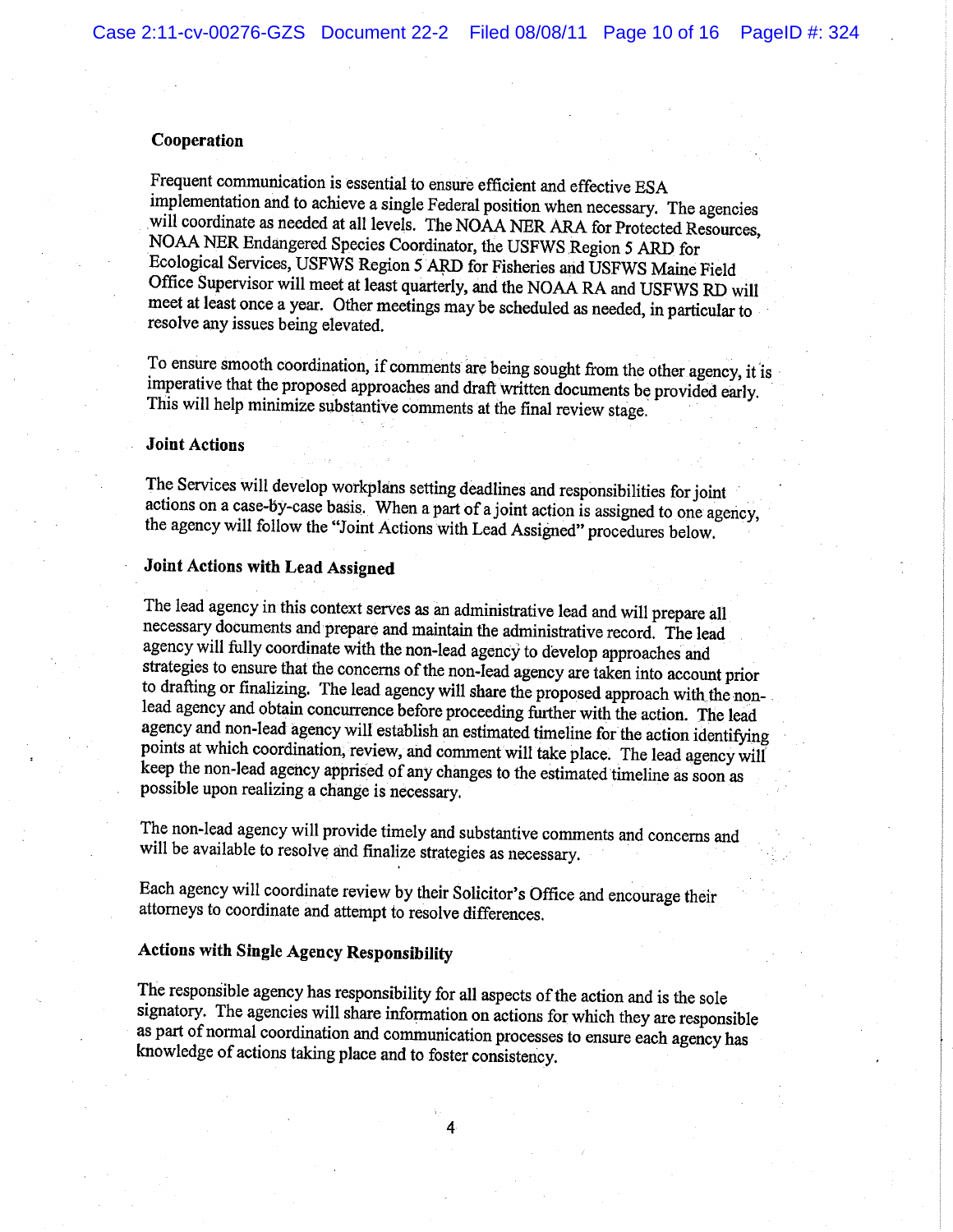At times there maybe actions that fall under the purview of one agency but that may have overarching implications to the overall management of the Atlantic salmon program. At this time, we have only identified jeopardy biological opinions as falling into this category. In such cases it is incumbent on the lead agency to communicate the proposed approach early to ensure consistency and provide sufficient time to resolve any outstanding concerns. Jeopardy biological opinions should be provided to the non-lead agency at least l0 days prior to issuance. Concurrence is not required but this will ensure both agencies understand the determination and can effectively communicate a single message to affected parties and individuals. Either agency can propose additional actions to be considered controversial and having overarching management implications. Both agencies must agree, however, before the above coordination procedures are applied to any action other than jeopardy opinions.

# Delegation to the State

Tf either agency is considering delegating authority to the State of Maine to implement ESA responsibilities on behalf of the Services, they will consult fully with each other prior to making such a delegation. The non-lead agency must agree with such delegation 'before it is made.

# Disagreement Prevention and Resolution

The agencies will make use of tools, as appropriate; to prevent disagreements from arising and to attempt to resolve disagreements should they arise. Structured decision making, facilitated meetings, and conflict resolution processes will be considered for significant issues or disagreements.

#### Elevation Procedure

If the agencies cannot agree on an approach or decision, and attempts to resolve the conflict are not successful, the disagreement will be elevated for review. The levels of elevation will be from staff level to (1) the NMFS Endangered Species Program Coordinator and the USFWS Maine Field Office Supervisor, (2) NOAA Assistant Regional Administrator for Protected Species and the USFWS Assistant Regional Director for Ecological Services, (3) NOAA Deputy Regional Administrator/USFWS Deputy Regional Director, and finally (4) NOA.A Regional Administrator/USFWS Regional Director. The elevation process will begin at the level where the disagreement emerges. Initially and throughout the process, each agency (or both agencies jointly, if agreed upon) will prepare a clear and concise description of the issue, respective positions and their justifications, and remedies and submit it to the level above that at which the disagreement arose. At any step in the elevation process, disputes concerning biological interpretations maybe sent to third parties or other experts in the form of <sup>a</sup> 'workshop or informal peer review.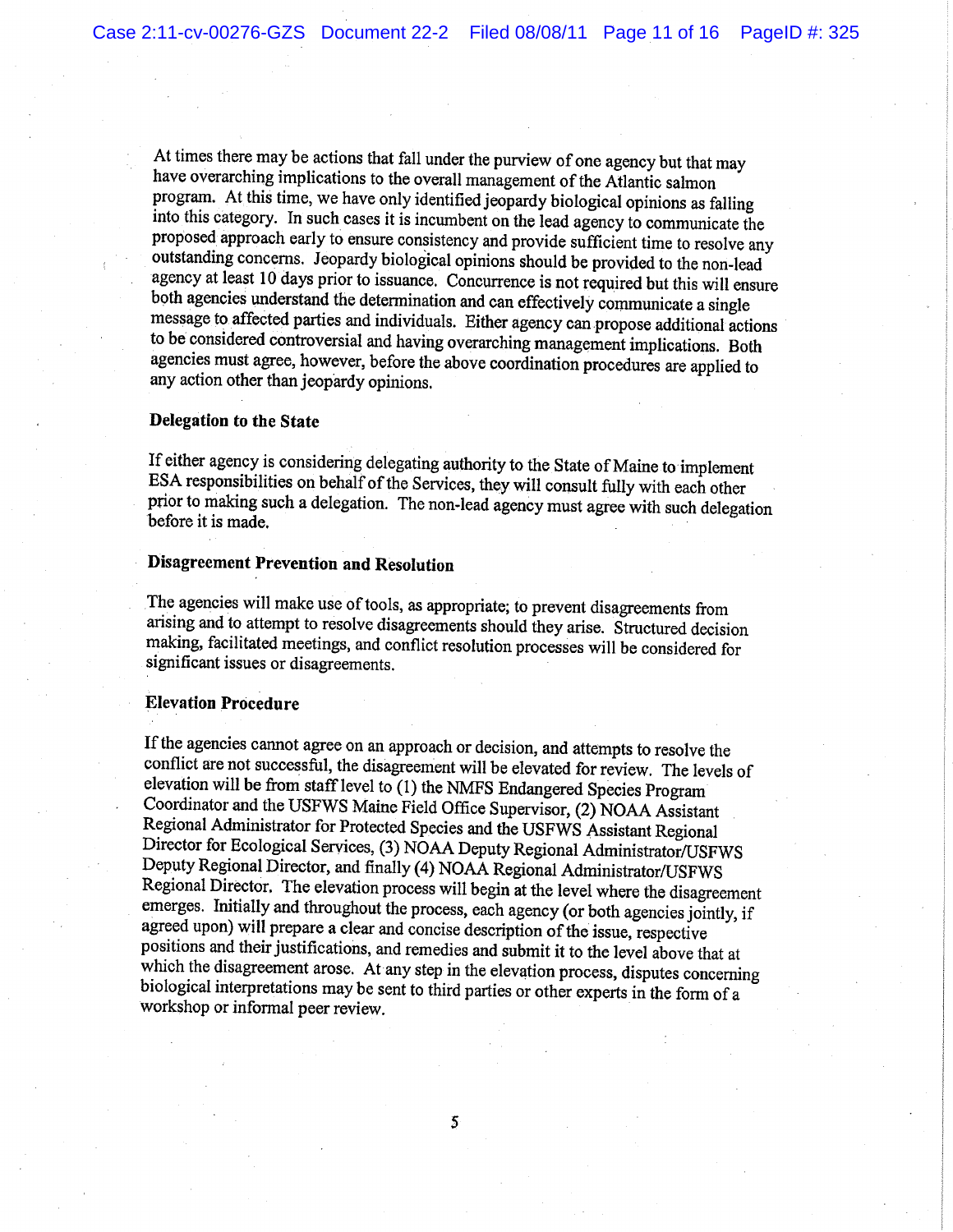### General Conditions

This Statement of Cooperation will become effective upon signature by both agencies. 'Nothing in this Statement of Cooperation shall be construed as obligating the signatory agencies to the expenditure of funds in excess of appropriations or otherwise commit the signatory agencies to actions for which they lack statutory authority. Nothing in this statement shall create any cause of action or any substantive or procedural right in any party not a signatory to this statement. The Region 5 Director of the USFWS and the Northeast Regional Administrator of NOAH Fisheries Service may cancel this Statement of Cooperation upon thirty days written notice to the other.

Patricia A. Kurkul Regional Administrator NERO, National Marine Fisheries Service

Date  $M$ RRCH  $/6.2009$ 

Marvin Moriarty Regional Director Region 5, U.S. Fish and Wildlife Service

Date *March 23, 2009*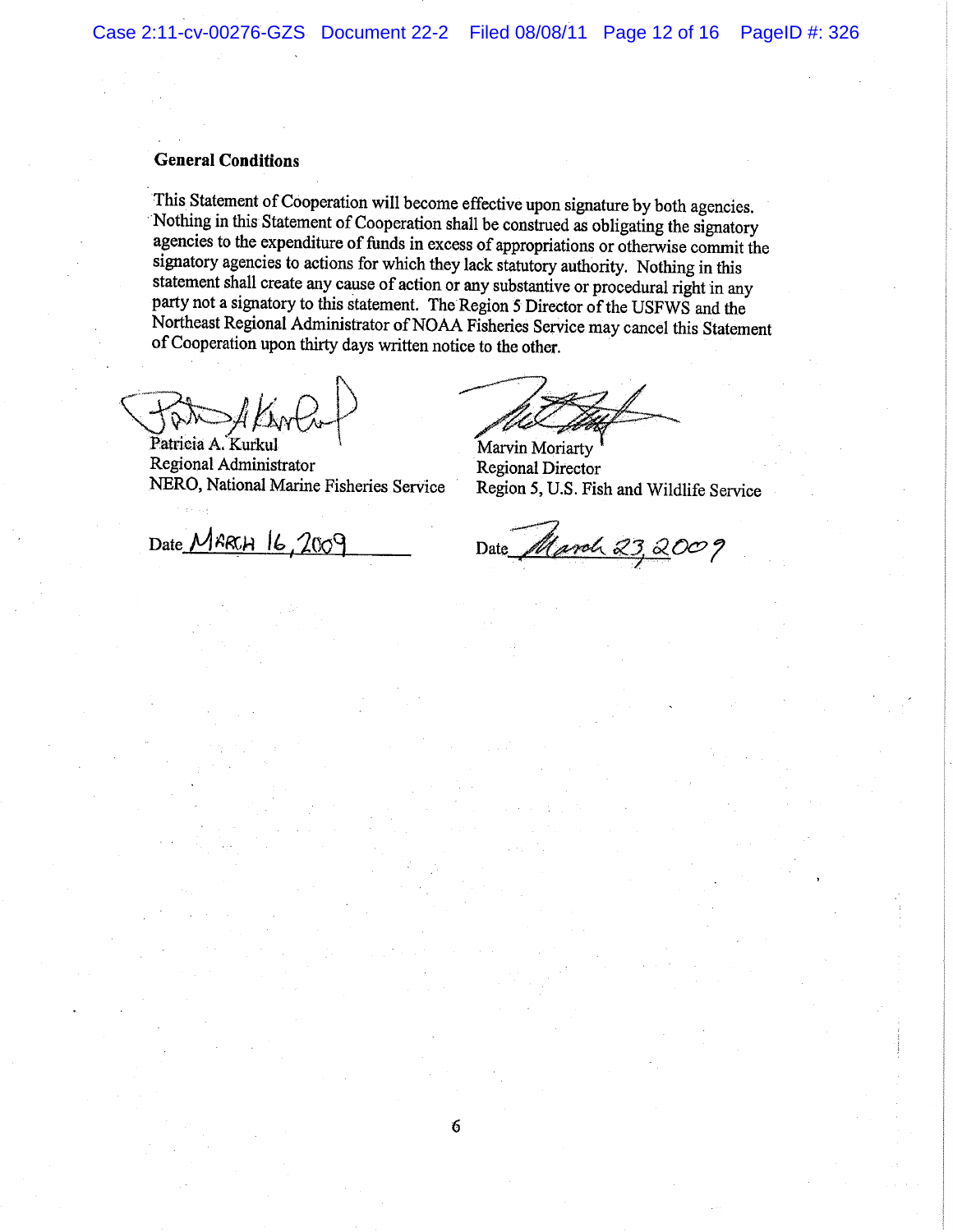Case 2:11-cv-00276-GZS Document 22-2 Filed 08/08/11 Page 13 of 16 PageID #: 327

# Exhibit 3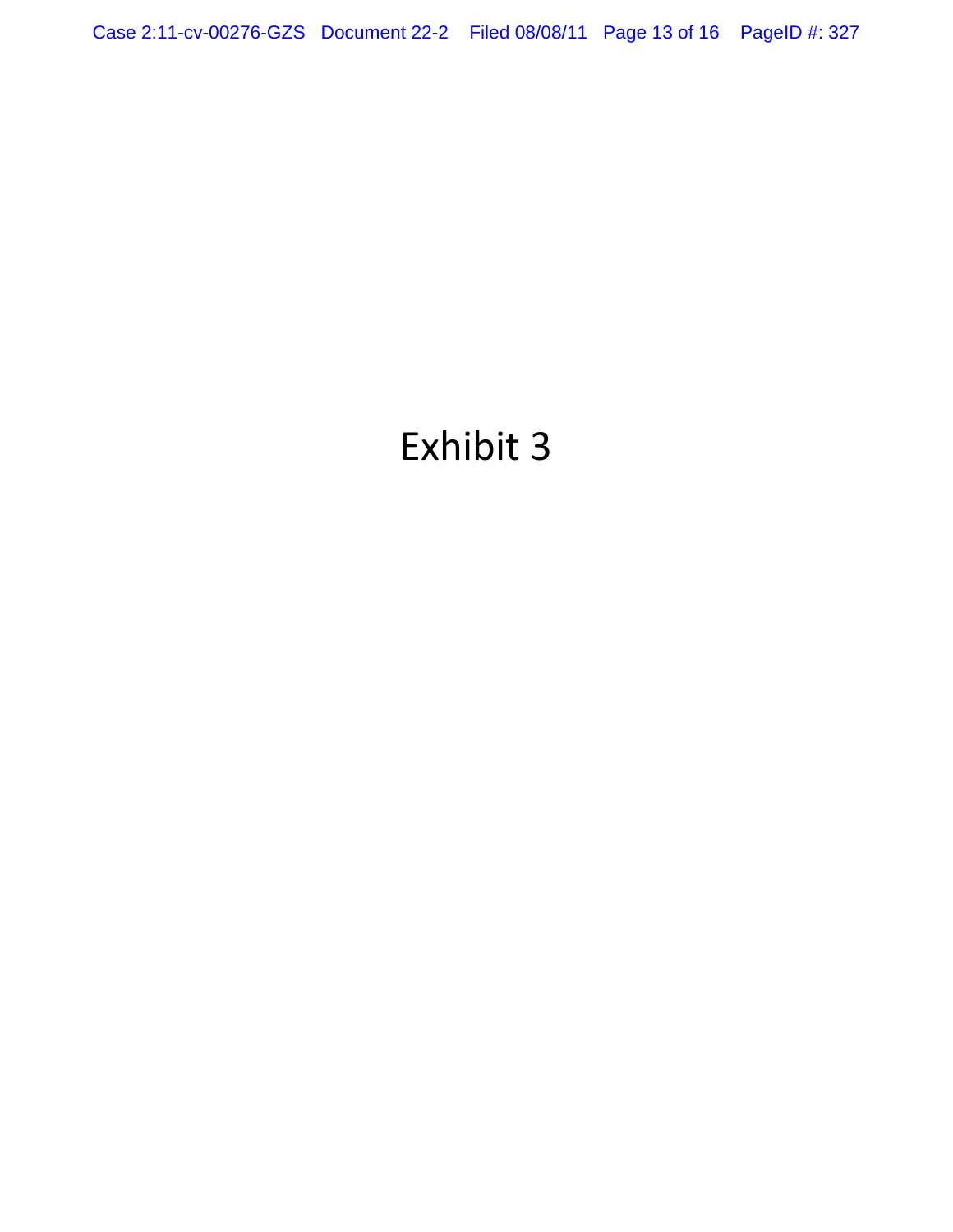20110706-0016. FERC PDF (Unofficial) 07/05/2011

#### FEDERAL ENERGY REGULATORY COMMISSION Washington, D. C, Z042b

OFFICE OF ENERGY PROJECTS Worumbo Project

Project No. 3428-153--Maine Miller Hydro Group

July S, 2011

Douglas H. Watts 131 Cony Street Augusta, ME Q4330

 $\mathcal{F}^*$ 

1

Subject: Dam safety work at the Worumbo Project and emergency consultation under the Endangered Species Act

Dear Mr. Watts:

We received your June 26, 2011 letter regarding dam safety work at the Worumbo Project and the Commission's consultation with the National Marine Fisheries Service (NMFS) under the Endangered Species Act (ESA). The Worumba Project is located on a reach of the Androscoggin River that has been identified as critical habitat for federallylisted Atlantic salmon.

In your letter, you object to the Commission's request for a waiver of formal consultation under the ESA pursuant to the emergency consultation procedures in 50 CFR  $\S$  402.05. You write that a waiver is not appropriate for the reconstruction phase of this project because once the unstable portions of the spillway are removed the immediate safety issue is resolved. You say the reconstruction phase should be implemented after the Commission has completed standard (non-emergency) formal consultation with NMFS under the ESA.

In our May 4, 2011 letter to NMFS, Commission staff requested formal consultation for this project, and did not request a waiver. Qur request for consultation was made pursuant to the emergency procedures in 50 CFR § 402.05 so that important dam safety work could begin as soon as possible. As stated in our letter, emergency consultation is warranted for this project because of the dam safety concerns and because work needed to remedy these concerns must begin by the low water period of the summer of 2011 which is too soon to complete standard formal consultation under the ESA.

Commission staff is working with the project licensee to prepare a biological assessment which will be provided to NMFS as soon as possible. NMFS will then provide the Commission with its biological opinion which will address all work that has already been completed.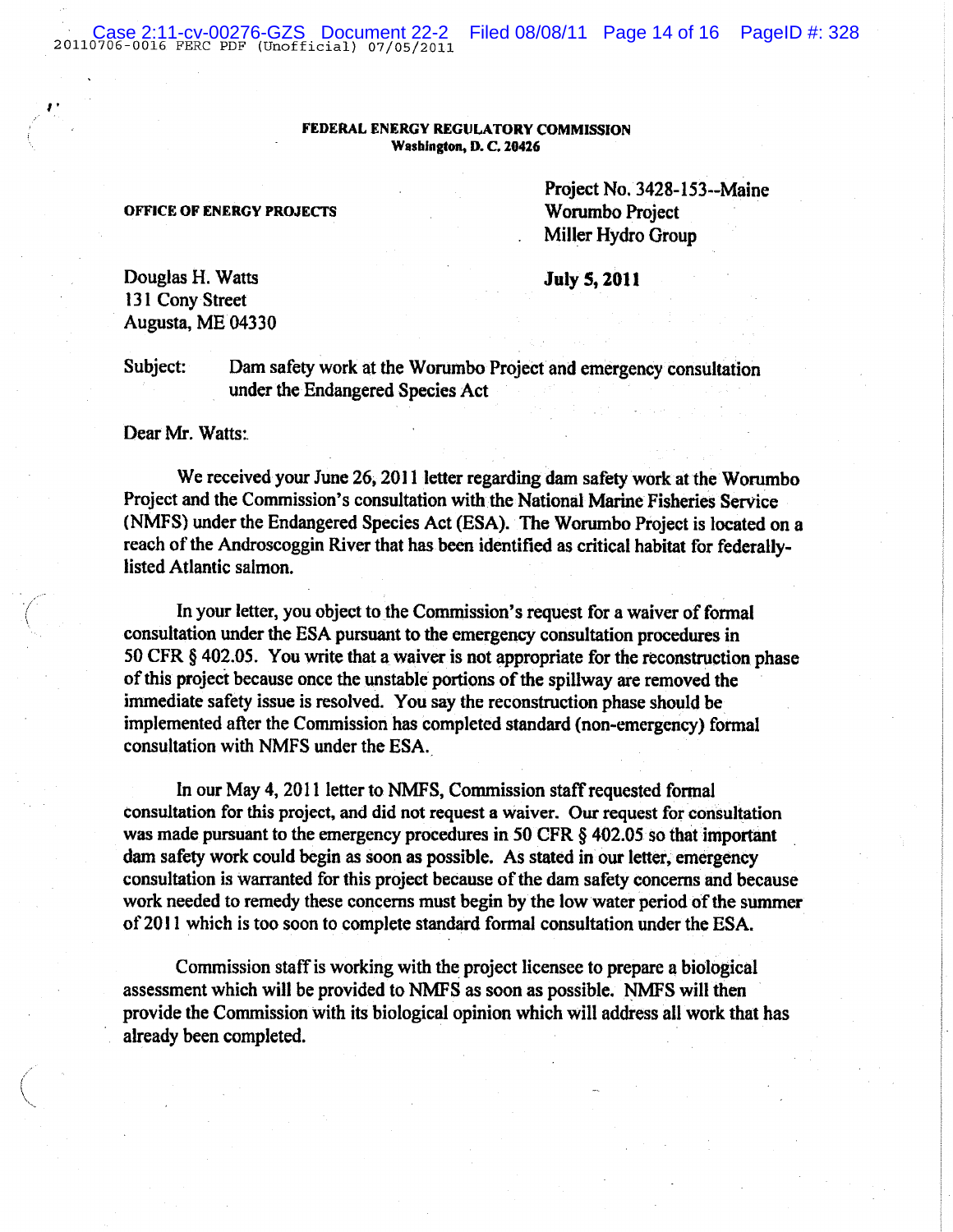(,.

`.

 $\overline{2}$ 

You also request that completion of the spillway be delayed until 2012, by which time normal consultation under Section 7 of the ESA could be completed. The Commission reviewed this issue when determining how best to move forward with the emergency work at Worumbo while ensuring public safety as required under the Federal Power Act, and also protecting Atlantic salmon under the ESA. It was determined, in coordination with NMFS and the licensee, that the best way to ensure public safety and protect property and natural resources, including Atlantic salmon, was to have the work completed within one construction season, in coordination with NMFS pursuant to 50 CFR § 402.05. For example, this approach avoids the possibility of damage to work areas by winter weather or high spring flows, which could lead to significant erosion and sedimentation, degrading critical habitat of Atlantic salmon.

We believe that this letter adequately addresses the issues raised in your June 26, 2011 letter. If you wish to discuss this matter, please contact B. Peter Yarrington at (202) 502-6129 or peter varrington@ferc.gov.

Sincerely,

Steve Hocking: Chief, Biological Resources Branch Division of Hydropower Administration and Compliance

cc: Jeff Murphy Mark Isaacson National Marine Fisheries Service Miller Hydro Group Protected Resources Division 148 Middle Street, Suite 506 17 Godfrey Drive, Suite 1 Portland, ME 04101 Orono, ME 04473

John Devine Frederic G: Seavey HDR/DTA U.S. Fish and Wildlife Service 970 Baxter Boulevard, Suite 301 1168 Main Street Portland, ME 04103-5346 Old Town, ME 04468